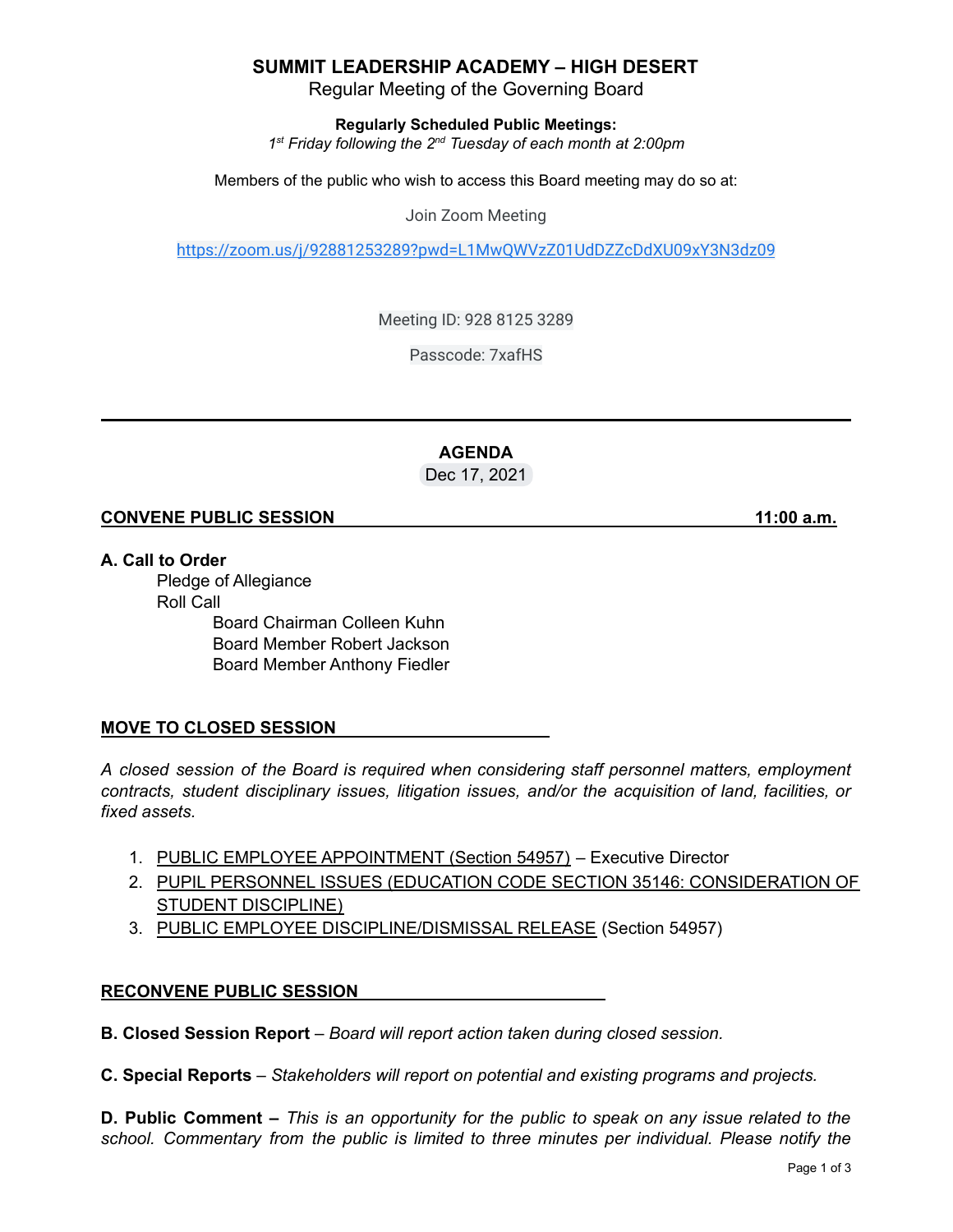# **SUMMIT LEADERSHIP ACADEMY – HIGH DESERT**

Regular Meeting of the Governing Board

*Board Chairman of your desire to speak before the public meeting is convened; be prepared to state your name and city of residence for the record prior to making your statement.*

Under the provisions of the Brown Act, the Board of Directors is prohibited from taking action on oral comments/requests. However, the Board Chairman may respond briefly or refer the communication to staff. The Board Chairman may also *request an item related to your communication to be placed on a future Board Meeting agenda.*

Note: Members who wish to notify the Board of a perceived confidential issue may do so by sending a letter directly to *the Board Chairman, c/o Summit Leadership Academy, 12850 Muscatel Street Hesperia, CA 92344. The Board Chairman will evaluate the communiqué and determine the appropriate administrative action.*

Members of the public who wish to comment during the Board meeting may use the "raise hand" tool on the Zoom platform or email comments to slahdboard@slahd.com. Individual comments will be limited to three (3) minutes. If an interpreter is needed for comments, they will be translated to English and the time limit shall be six (6) minutes. The Board of Directors may limit the total time for public comment to a reasonable time. The Board reserves the right to mute *or remove a member of the public if comments or actions disrupt the Board meeting.*

**E. Items to be Removed from Consent or Action Agendas –** *Board members may request that an item be removed from the current Consent or Action Agendas for clarification, discussion, or correction purposes; or if additional research or information is requested.*

**F. Consent Agenda –** *The consent agenda is reserved for routinely scheduled business of the board; for operational and/or planning reports; and for the review and approval of standard operational and administrative procedures/assignments, protocols, and forms necessary for the efficient operation of the school.*

- 1. Approval of Board Minutes for October 29, 2021, Regular Meeting and Special Meeting.
- 2. Approval of Expenditure Reports for September 2021 including the General, Fundraising, and Reserve Accounts.
- 3. Approval of Credit Card Reconciliations for September 2021*,*
- 4. Approval of Petty Cash for October 2021.

**G. Action Agenda –** *The action agenda is reserved for items, issues, and topics that require public notification and/or the opportunity for public comment: including but not limited to revisions of Board Policy and School Administrative Regulations, the award of service and maintenance contracts to outside vendors, and other items not appropriate for the Consent Agenda.*

- 1. DISCUSSION/APPROVAL OF THE EMPLOYEE REFERRAL PROGRAM The Board may approve the Employee Referral Program
- 2. DISCUSSION/APPROVAL OF THE EDUCATOR EFFECTIVENESS BLOCK GRANT The Board may approve the 2021 Educator Effectiveness Block Grant.